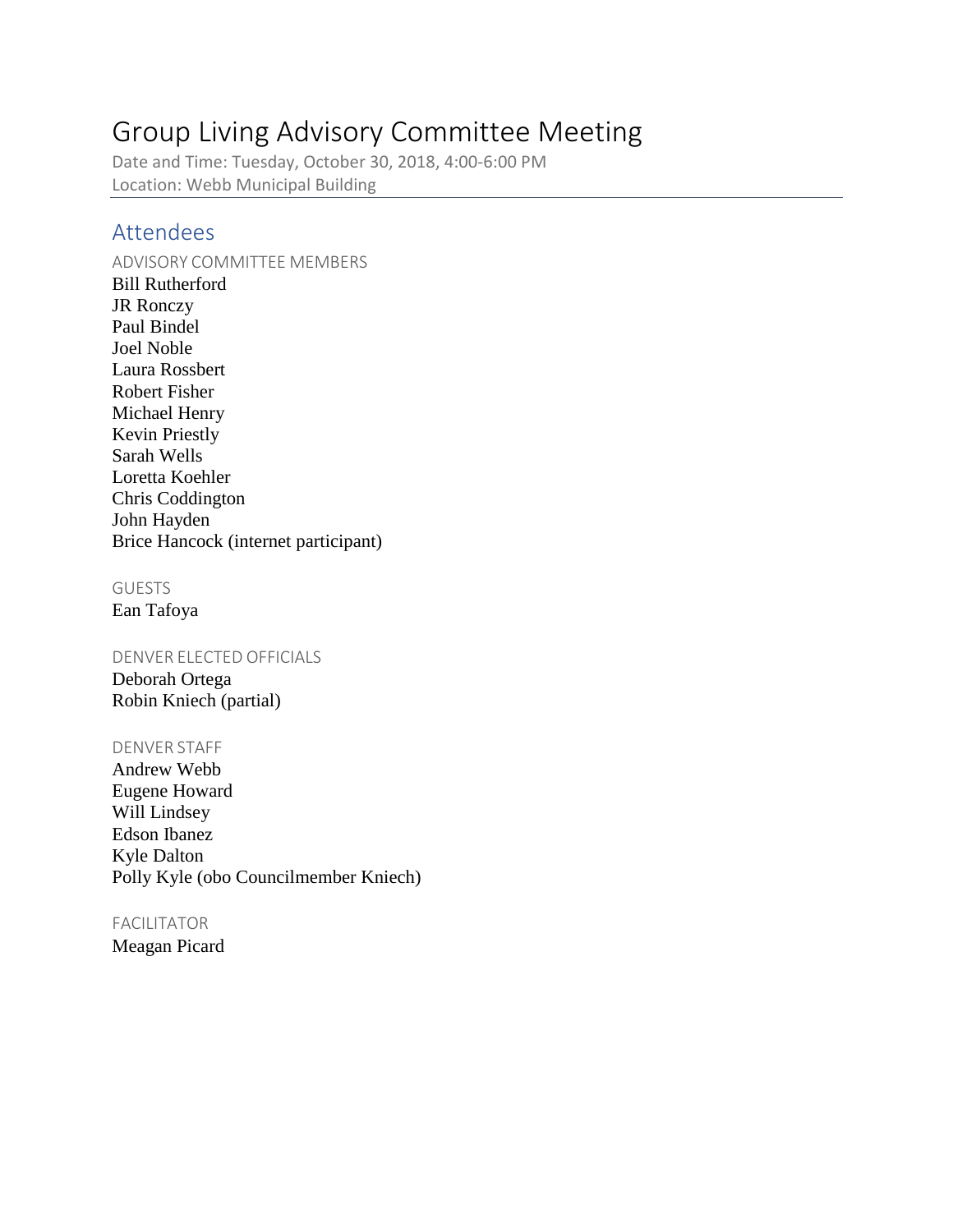# Agenda

| <b>Time</b>   | <b>Topic</b>                                                                           |
|---------------|----------------------------------------------------------------------------------------|
| $4:00 - 4:15$ | <b>Welcome, Agenda, Recap and Objectives</b>                                           |
| $4:15 - 4:45$ | <b>Present and Discuss 3 Alternatives</b>                                              |
| $4:45 - 5:15$ | <b>Small Group Workshops</b><br>Poster Exercise: Analyze against criteria<br>$\bullet$ |
| $5:15 - 5:50$ | <b>Report Out and Refine</b><br>Seek agreement on final recommendation                 |
| $5:55 - 6:00$ | <b>Gratitude, Next Steps and Close</b>                                                 |

# Meeting Summary

### 1. WELCOME AND CHECK-IN

Prior to officially opening the meeting, Meagan checked in with attendees to determine if the meeting could go forward, given the small proportion of the committee present at the time the meeting was supposed to begin. Participants considered:

- Rescheduling the meeting,
- Proceeding with the meeting and seeking a consensus decision as planned, or
- Proceeding with the meeting and arriving at a preliminary recommendation to the rest of the committee with a follow-up survey to affirm the decision.

Committee members decided to honor the time and effort that they took to participate either in person or via phone/video conference and continue the meeting. They also determined that a follow-up survey on the decision would not be advisable because absentee votes would not have the benefit of the deliberation that occurs during the meeting, and they acknowledged that there would be an opportunity to affirm all decisions at the end of phase 3 of this committee's work. With these decisions, the meeting proceeded according to the above agenda.

### 2. MEETING AGENDA AND OBJECTIVES

Meagan reviewed the agenda with the committee, noting that this meeting is part two of the committee's effort to reach consensus on a household definition and regulatory mechanism and that this discussion will pick up from where the group left off in part one, as promised in part one. She also reminded participants of group process agreements and addressed a few housekeeping items.

### 3. STAFF PRESENTATION

Andrew Webb presented some background information that would be useful to committee members as they continued the household definition discussion – some review for members that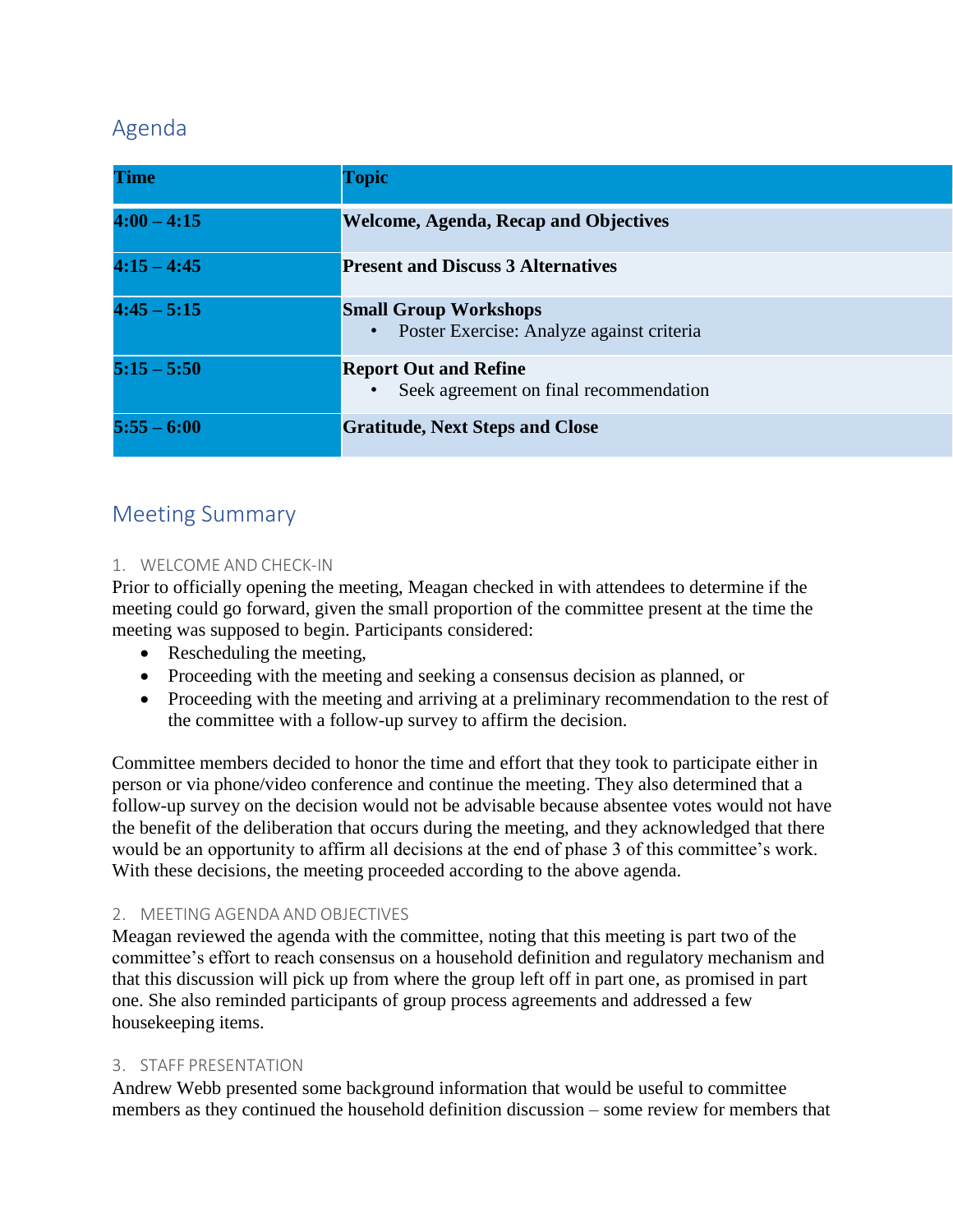missed the last meeting and some new information in response to questions from the last meeting:

- **Public feedback on the problem statements from the open house in August** included support for expanding number of unrelated people permitted to live together; support for flexibility and variety of affordable housing options, creative spaces, etc.; support for changes to address need for shelter, community corrections, etc.; concern about concentrations of poverty, services in neighborhoods; and support for updating spacing and density regulations for clarity and enforceability.
- **Phase 3 schedule is extended through April** to allow sufficient staff time to prepare for each meeting and respond to emerging concerns and/or questions that require additional research, etc.
- **Progress made at the last meeting** included a recommendation to include "foster care/legal guardianship" in any list of related individuals in the updated definition of "household," agreement that the number of unrelated adults permitted to live in a home should be increased, and identification of three preferred options for defining household.
- **The current definition in the DZC** (described below) complicates cooperative housing, co-living, and co-ownership of homes.
	- Permits two unrelated adults, plus an unlimited number of certain specified relations living together as a housekeeping unit in single unit uses.
	- Does not include **Group Living** uses (residential uses where care or services are provided) o Committee will consider Group Living uses throughout the rest of the project
	- Requires **Home Occupation permit** for:
		- o Foster Family Care
		- o Rooming and Boarding (1+ roommates in SU)
- **Additional information to consider regarding the definition**:
	- o A "dwelling unit" is defined as one or more habitable rooms constituting a unit for permanent occupancy, having but one kitchen together with facilities for sleeping, bathing, and which unit occupies a structure or a portion of a structure.
	- o There is no limit to the number children or family members that may live together, per current DZC.
	- o Code permits two unrelated adults and any number of relatives to each in SU uses. However, partnered adults are not considered relatives per the current code. This means that two partners or two unrelated adults can live together with any number of relatives to each, however, two sets of partners with relatives would not be permitted.
- **Peer cities** allow a range of 2 to unlimited number of unrelated adults to live together.
- **Decision-making criteria that the city used** to refine options include:
	- o Is **consistent with adopted plans** (Pass/Fail Must Pass per Charter 3.2.9(C) and DZC 12.4.11.4.A)
	- o Is **clear to administer and enforce**
	- o Is **clear and predictable** to all stakeholders
	- o Uses **language that is consistent** with relevant city, state and federal regulations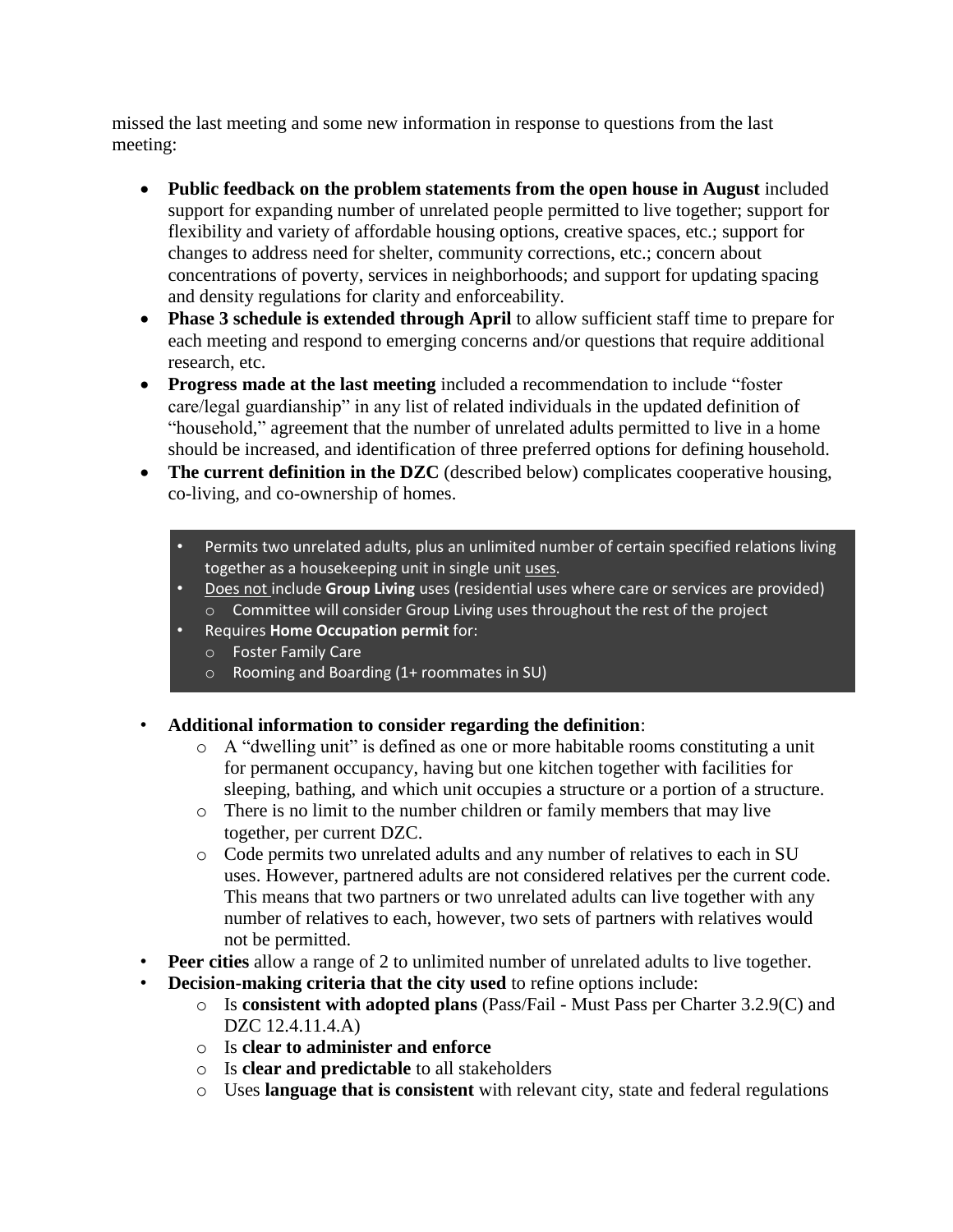- o Is **enforceable** with **minimal entry to properties** by Zoning & Neighborhood Inspection Services and other staff
- **Decision-making criteria that the committee will use** to review and select among the remaining three options include:
	- o Is **equitable**  not necessarily equal **in terms of neighborhood policies and impact**
	- o Provides for **more affordable and attainable housing options** across the full range of resident incomes, considering creative options in the process
	- o **Limits potential for unintended consequences**

Andrew continued the presentation with a discussion of the three remaining city and committee preferred alternatives, including Q&A with committee members on each.

### **Committee preferred alternative 1: Max of (8) adults per dwelling unit**

This is the city's top preferred alternative because a dwelling unit is a clear measurement for enforcement. Q&A follows:

| Questions                                       | Answers                                                                                                                                                                                                   |
|-------------------------------------------------|-----------------------------------------------------------------------------------------------------------------------------------------------------------------------------------------------------------|
| Does this presume there are enough<br>bedrooms? | No. there are no square footage regulations in<br>existence, except that Building and Fire Code<br>requires fire suppression and other safety<br>measures when a household includes 16 or<br>more people. |
| Other codes don't limit the number of           | A sleeping room has to be a certain size, but                                                                                                                                                             |
| people who can live together?                   | there is no cap on the number of people.                                                                                                                                                                  |
| Does the basement have to have egress?          | Yes                                                                                                                                                                                                       |
| Should zoning conform to other codes?           | Yes                                                                                                                                                                                                       |
| How is alt 1 different from alt 3?              | Limit to 8 unrelated persons in 1 household,<br>plus families                                                                                                                                             |
| Being married isn't considered family?          | According to current code, that is correct.                                                                                                                                                               |

#### **Committee preferred alternative 2: Unlimited number of unrelated adults per dwelling unit**

Andrew shared the following information on this option:

- Building and Fire Code does not require a certain square footage per person in a conventional dwelling unit
- State Health Codes do not set recommended or minimum square footage per person in a dwelling unit.
- Dwelling Units are only required to have one bathroom.
- More than 16 residents (related or unrelated) triggers additional Building and Fire Code requirements.
- Number of residents could exceed the 8-person threshold for what Federal and State group home laws require be accommodated in residential neighborhoods

Q&A follows: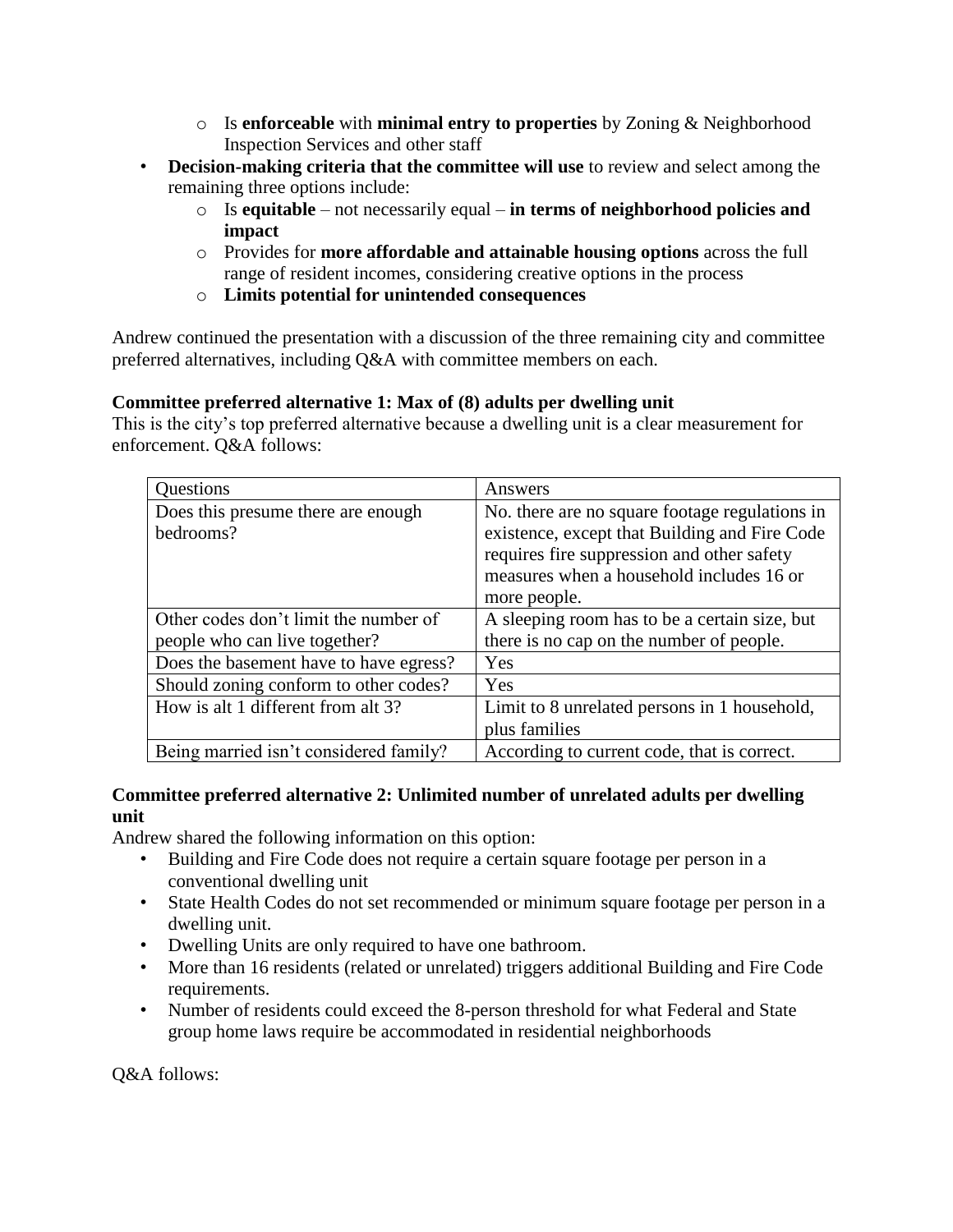| Questions                                                                           | Answers                                                                                                                                                                                                                         |
|-------------------------------------------------------------------------------------|---------------------------------------------------------------------------------------------------------------------------------------------------------------------------------------------------------------------------------|
| 8-person threshold clarification?                                                   | Federal and state laws require that a group of<br>up to 8 unrelated people who would be<br>considered "protected" by those laws must be<br>reasonably accommodated in residential<br>neighborhoods (re: residential care). This |
|                                                                                     | suggests that 8 people may be an appropriate<br>starting point for what could be considered a<br>"household."                                                                                                                   |
| Could "bad" person abuse option 2,<br>related to 8-person limit?                    | This applies to household uses, not care<br>facilities; people would have to be in dire<br>straits to live in over-crowded conditions.                                                                                          |
| Does Denver get complaints about the<br>number of people?                           | About parking, noise, etc.                                                                                                                                                                                                      |
| Would no limit expose the city to legal<br>action? Affect group living regulations? | Group living can be fairly discussed. It is<br>unlikely to expose the city.                                                                                                                                                     |

Committee members also noted that the city shouldn't build the code on *assumptions* and that co-op living is looking to *house more folks*.

### **Committee preferred alternative 3: Max of 2 adults per sleeping room**

Andrew shared the following information on this option:

- Sleeping Room as defined by Denver Building and Fire Code: at least 70 square feet, egress/rescue window, closet.
- Presents enforcement challenges
	- adults and unlimited family per room
	- Studio apartments, unenclosed sleeping rooms, etc.
- Not a common practice in other cities

Q&A follows:

| Questions                                               | Answers                                                                                                    |
|---------------------------------------------------------|------------------------------------------------------------------------------------------------------------|
| This is just about 1 unit?                              | Yes                                                                                                        |
| What would compliance look like?                        | Neighborhood inspection would enter home<br>to identify and measure sleeping rooms,<br>affirm egress, etc. |
| Why is closet a part of the sleeping room<br>definition | Unsure $-$ can be a problem for this option                                                                |
| Do bedrooms have to be enclosed?                        | No                                                                                                         |

Committee members also noted that the city should be mindful of safety (egress – basement living) and that none of these options would be kicking out existing roommates.

#### 4. SMALL GROUP WORKSHOPS